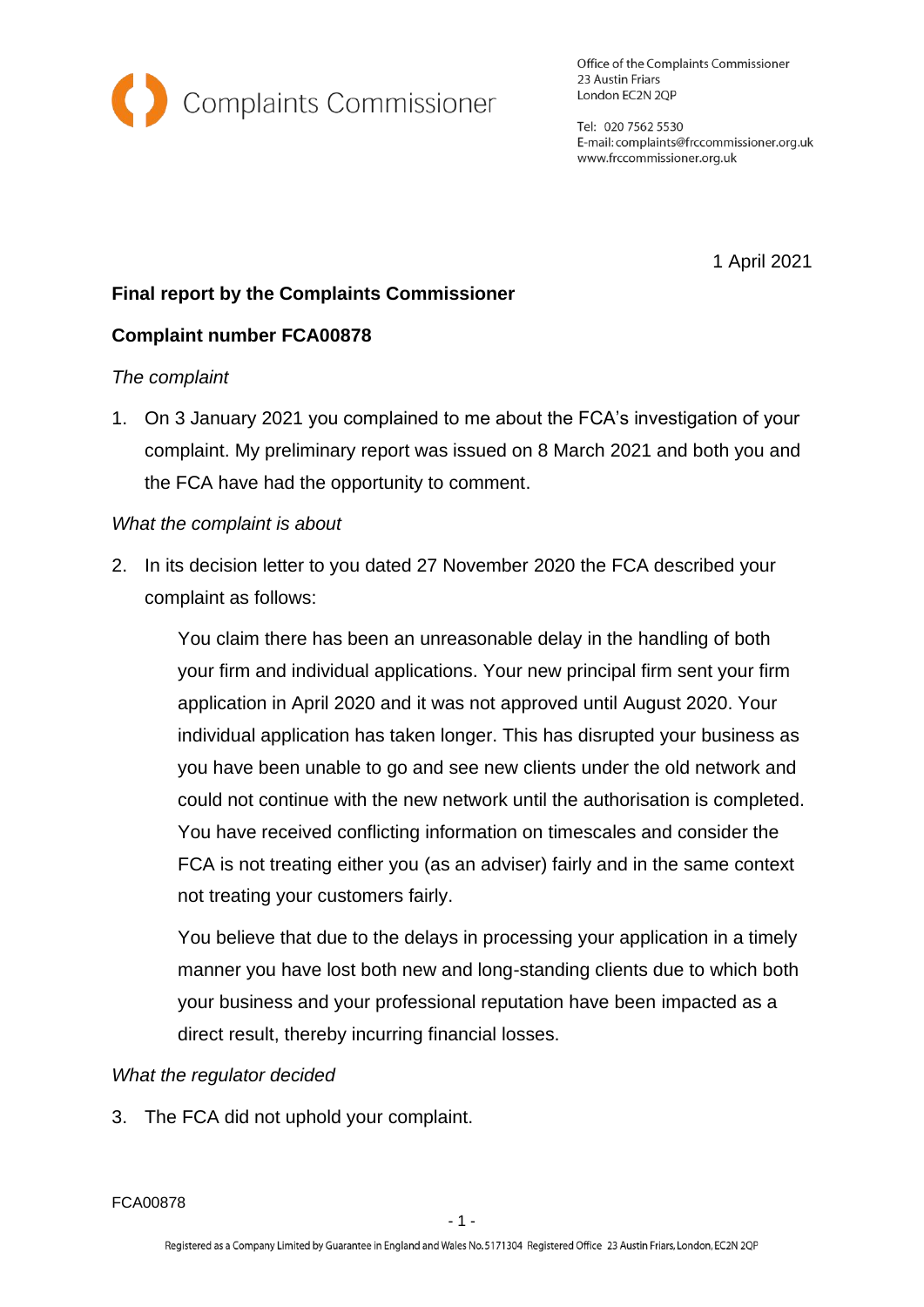### *Why you are unhappy with the regulator's decision*

4. In your complaint to me you informed me that you have worked as a financial advisor for various banks and an IFA before deciding to set up your own. You mention to me specifically:

### *Element One*

I have been hugely disappointed and felt let down by the FCA in the handling of my firm and individual applications to move network. I do not feel that I have been treated fairly and that my application was unnecessarily delayed.

#### *Element Two*

You state*,* '…Trying to get a response was next to impossible with emails just bouncing back confirming that there were delays etc...*'*

#### *Element Three*

You have informed me of some of your personal circumstances particularly,

All of the above have contributed to my being stressed out and frustrated over the length of time it took the FCA to first acknowledge that it had failed and then to suggest that they would only be dealing with the part of the complaint where they felt that they had done their job in a timely manner. This is in my opinion both unfair, unjustified, and truly deplorable for a body that I have held in high esteem over my years as a financial advisor.

### *Element Four*

#### You state,

I don't feel that the FCA work empathetically with advisors and regardless of the outcome of this appeal I merely ask that this be fed back as constructive feedback to help them repair what sadly appears to be becoming a broken system.

#### *Element Five*

You have informed me,

No effort has been taken to either acknowledge or sincerely apologise for the loss to both my business and reputation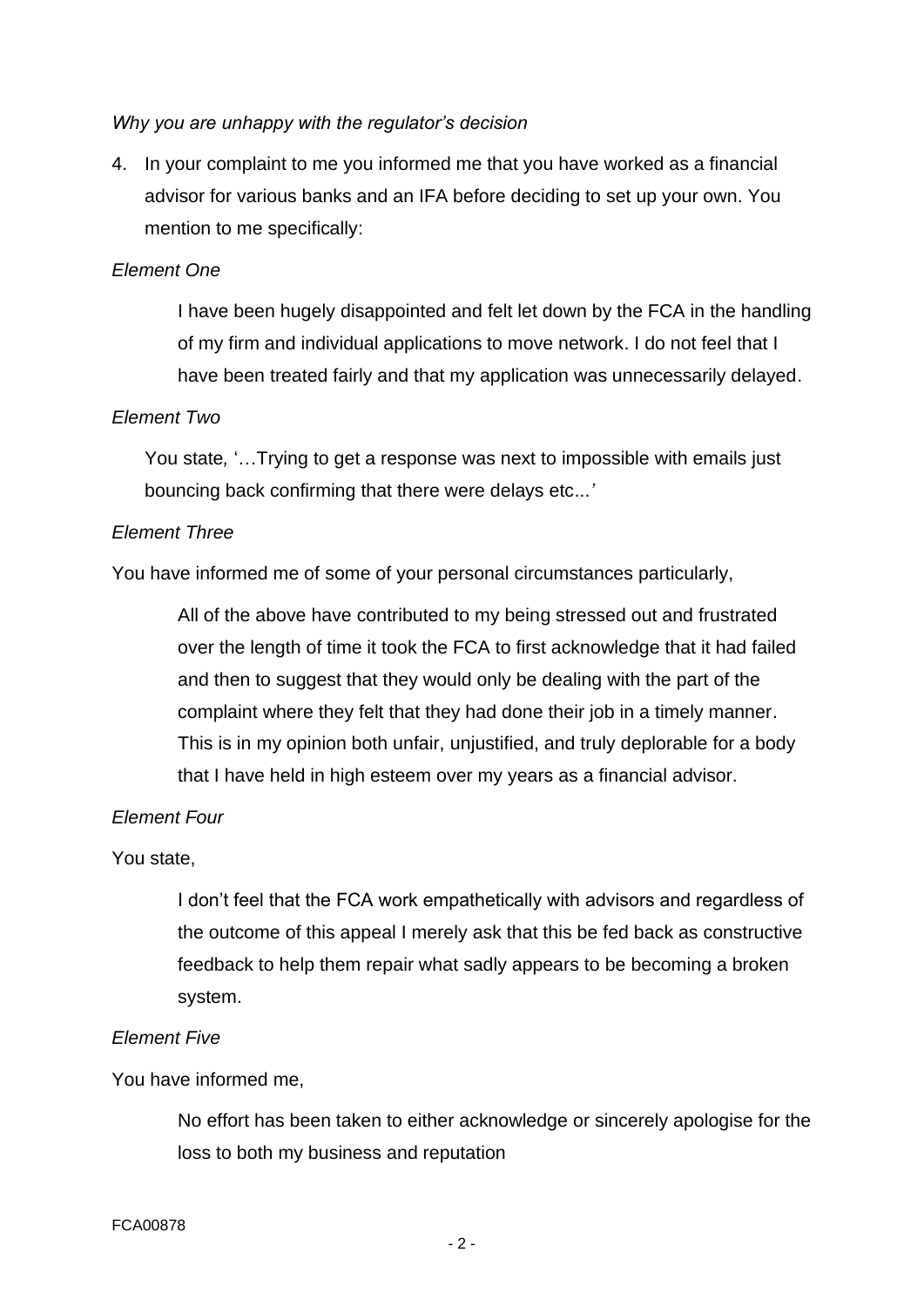# *My analysis*

## *Element One*

- 5. I can see that you made an application on 16 April 2020 for your firm to undertake the role of Appointed Representative, this was registered and approved by the FCA on 23 July 2020. You also subsequently submitted a Form A application on 23 July 2020 to undertake the role of CF1 (AR) and CF30 (AR). This was registered and approved by the FCA on 24 September 2020.
- 6. I understand you feel let down by the FCA concerning these applications, you feel your application was unnecessarily delayed and you have been treated unfairly.

## Form A application

7. I have been provided with the FCA case file and am able to see that your application for the CF AR roles were approved within the statutory 90-day limit. You were approved for these roles on 24 September 2020. So, I do not have any concerns with this specific application as the FCA met the deadline for approving the application.

### Appointed Representative application

8. In its letter to you dated 24 August 2020 a Manager at the FCA working within Authorisations investigated your concerns surrounding the Appointed Representative application. The Authorisations Manager accepted that this application took over 90 days to register and provided the following in its letter to you,

> this is because this notification was non-routine which are taking longer to resolve at the moment. We would clarify that AR notifications are not subject to the same 90-day statutory service standard as application to hold a Controlled Function

9. I can understand it would have been preferable for you if this application was dealt with sooner given your circumstances. However, as highlighted by the Manager in the Authorisations department, this type of application was not subject to the same timescales as the Controlled Function applications. I can see that this application took 99 days to process and finalise and whilst it is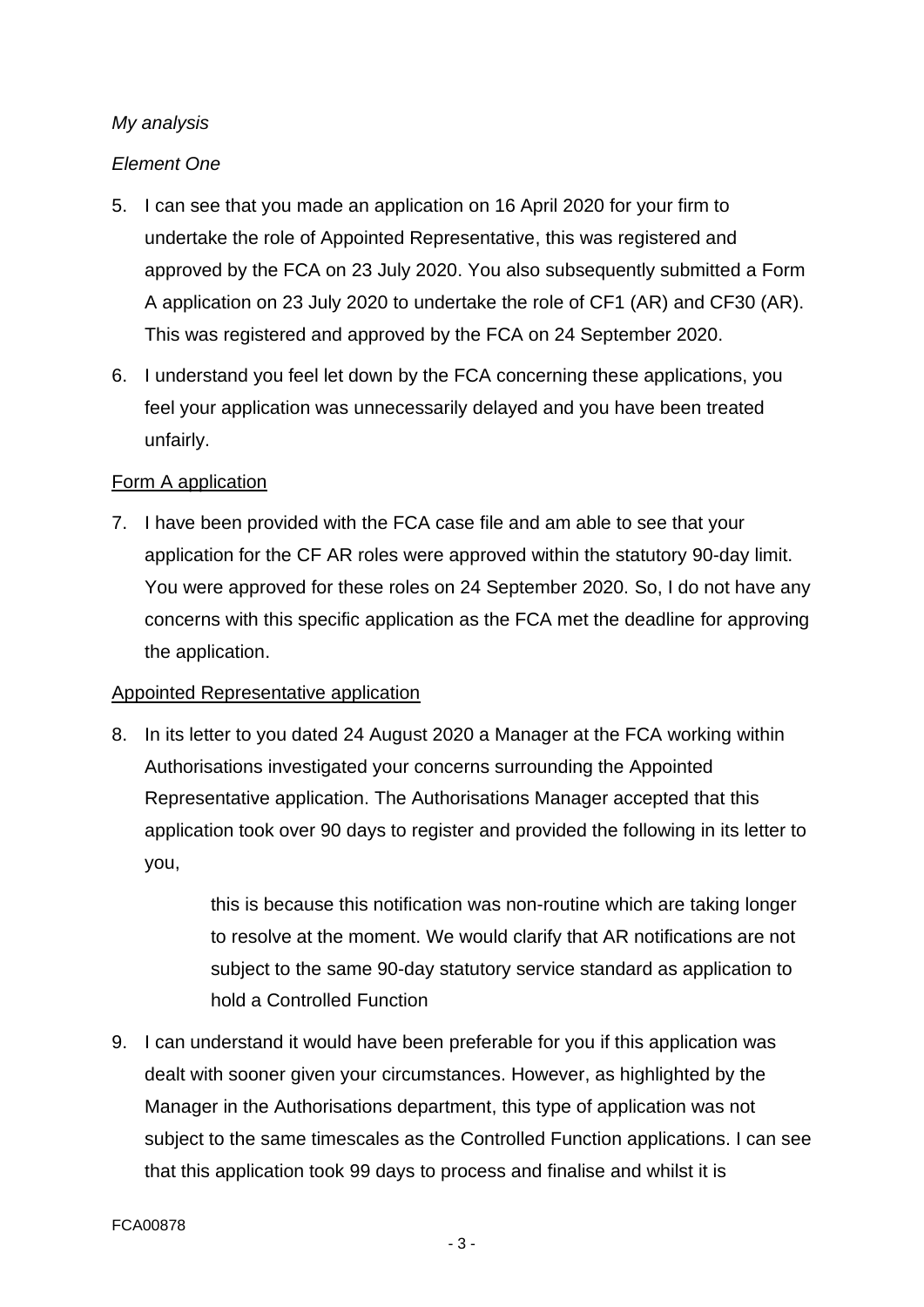unfortunate that this took longer than the Form A application, I do not think the FCA have done anything wrong in this regarding this application.

### *Element Two*

- 10. Element two of your complaint addresses your concerns trying to get a response from the FCA. Whilst I understand you were kept up to date by automated emails, I can also see that you specifically informed the FCA Complaints Team on 8 and 11 September 2020 via a telephone call, that you would withdraw your complaint if someone was able to communicate time frames to you concerning your individual application.
- 11. Whilst the Authorisations department could not update you personally as to your Appointed Representative application, I am surprised the Complaints Team did not try to simply find out and provide you with a rough time frame for the application, in order to avoid the complaint progressing. I do not see any difficulties in the Complaints Team being able to look into this simple time frame request. After all, you had communicated to the Complaints Team on two occasions that if someone was able to communicate time frames to you, you stated this would be a big help and you would withdraw your complaint.
- 12. There is a possibility that this complaint could have been easily resolved if somebody simply gave you the information you had asked for regarding time scales. I would have expected the Complaints Team member to act quickly in relation to this, with a view to resolving the issue. I think it would have been helpful if the Complaints Team went that step further to assist you on this occasion, however this did not happen. I recommend that the FCA Complaints Team take extra care and notice of complainants' correspondence and telephone calls, where straightforward requests are at the very least looked into. This is specifically where the complainant has expressed a desire to withdraw the complaint if basic information such as timescales can be provided. This may avoid complaints being progressed further such as this one, eventually making its way to my office.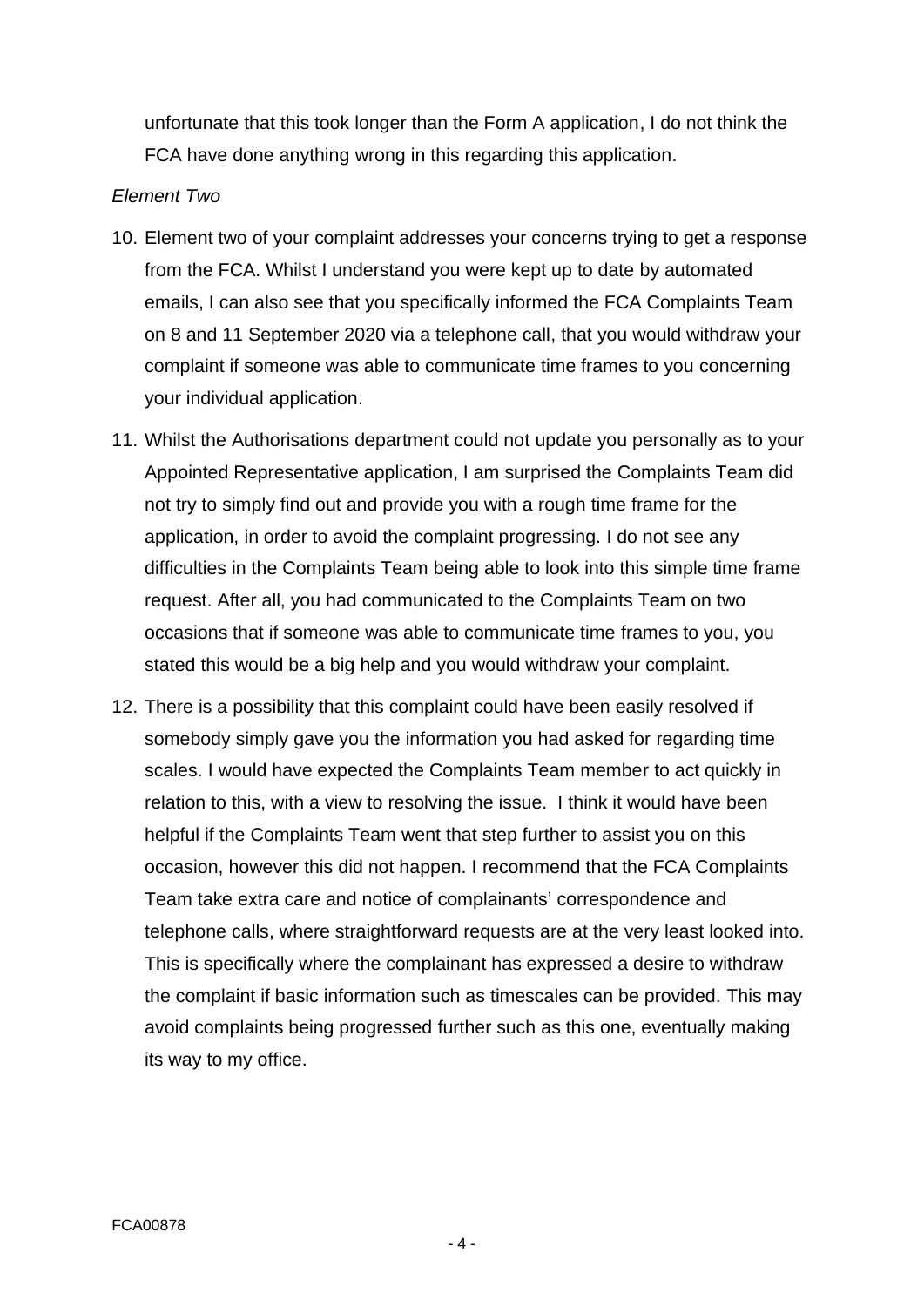### *Element Three*

- 13. You have informed me that the FCA only addressed part of your complaint in its decision letter which you have found to be unfair.
- 14. Part Five of the [Complaints Scheme](https://frccommissioner.org.uk/complaints-scheme/) provides as follows:

The regulators' initial analysis of complaints

5.2 On receiving a complaint, the relevant regulator(s) will determine whether it can be dealt with under the Scheme and whether it can be dealt with by the area that is subject to the complaint.

15. I understand you feel it is unfair that the decision letter has only addressed part of your complaint. However, under the Complaints Scheme this part of your complaint concerning the Appointed Representative application, was passed to the Authorisations department as appropriate. The Authorisations department investigated this aspect and provided you with an outcome. I am therefore satisfied, that this was a reasonable course of action and cannot say that the FCA Complaints Investigator was wrong to not include this element of your complaint in the decision letter.

### *Element Four*

- 16. You mention that you don't feel that the FCA work empathetically with advisors and ask that this be fed back as constructive feedback to help them repair what sadly appears to be becoming a broken system.
- 17. I appreciate you informed the FCA Complaints Team of your personal circumstances at the time and I feel that in its response, the FCA could have been more sensitive to this. I have addressed this in more detail below in Element Five of my report.

# *Element Five*

18. You also mention that no effort was made to either acknowledge or sincerely apologise for the loss to both your business and reputation. I can see in the Authorisations letter of 24 August 2020 the Manager stated as follows:

We are partially upholding your complaint as we have not met our Firm Commitments regarding regular communication with the applicant firm and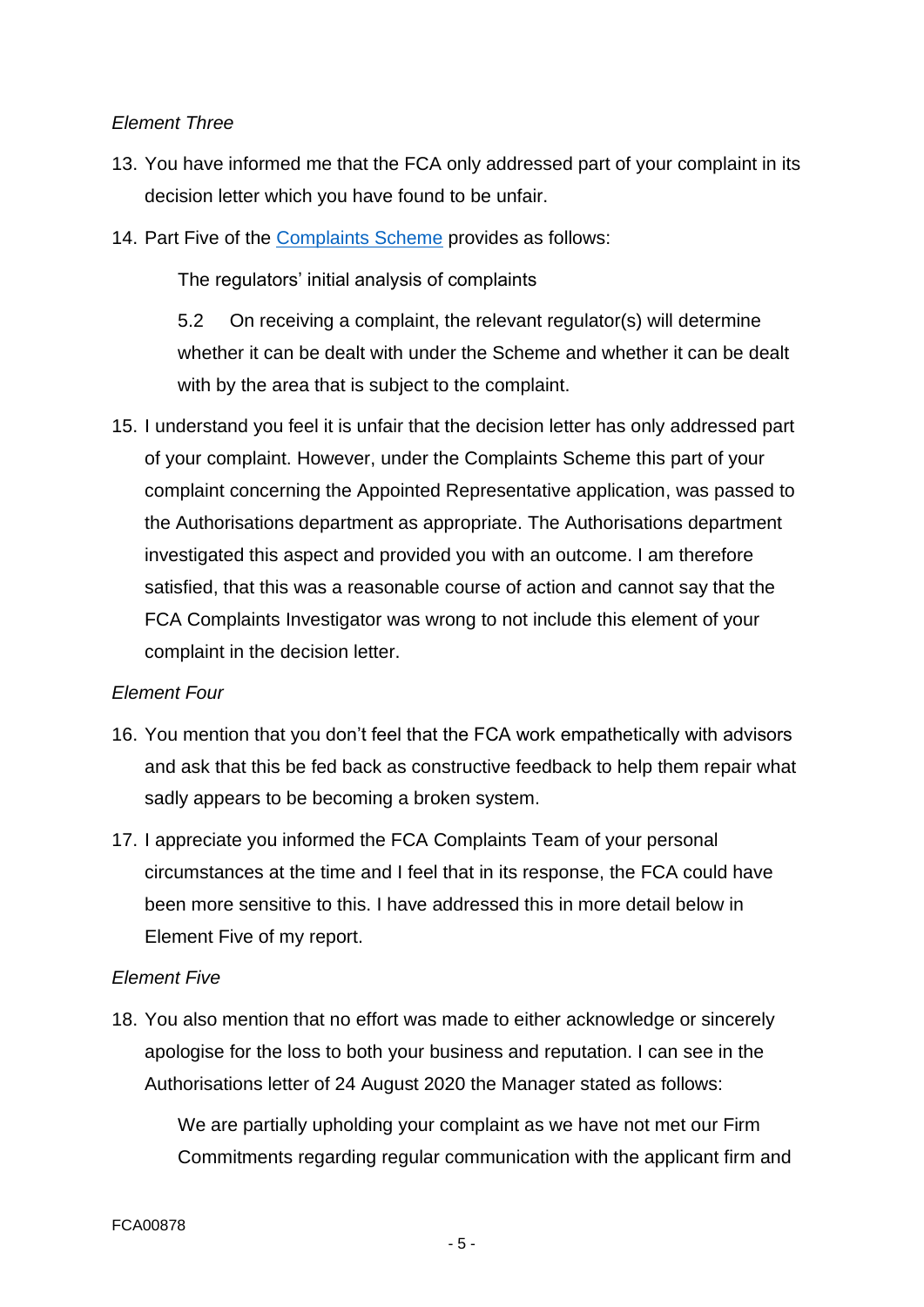because of the difficulties you faced when trying to complain about our service. We apologise for any inconvenience this has caused you.

- 19. I am pleased that the Authorisations department noticed this and took time to apologise to you. I am not able to say the same for the FCA Complaints Team and the FCA decision letter when it came to acknowledging your personal circumstances.
- 20. The decision letter glossed over your personal circumstances which included your financial loss, impact to your business, professional reputation and loss of new and old clients. I can see that you made the FCA aware of your personal circumstances when you first submitted a complaint on 5 August 2020, during a telephone call on 8 September 2020 and in an email to the FCA on 9 October 2020.
- 21. I consider that, in the interests of good customer service, the decision letter should have acknowledged your personal circumstances and offered an apology for this. It is disappointing that the Complaints Team failed to acknowledge this. Whilst it is positive that the Authorisations department acknowledged and apologised, I would have also expected the Complaints Team to also acknowledge your position and offered some empathy towards your vulnerability. I would recommend that the Complaints Team take note of an individual's personal circumstances and in the interests of good customer service at least acknowledge, empathise and offer an apology in their decision letters. Complainants who are vulnerable will at least feel they have been heard and time has been taken to understand their position.

#### *My decision*

- 22. I have upheld elements two and five of your complaint.
- 23. I recommend that the FCA Complaints Team take extra care and notice of complainants' communications where straightforward requests are looked into, specifically where it could resolve the complaint.
- 24. I recommend that the FCA acknowledge and empathise particularly with complainants who are vulnerable and offer an apology where necessary.